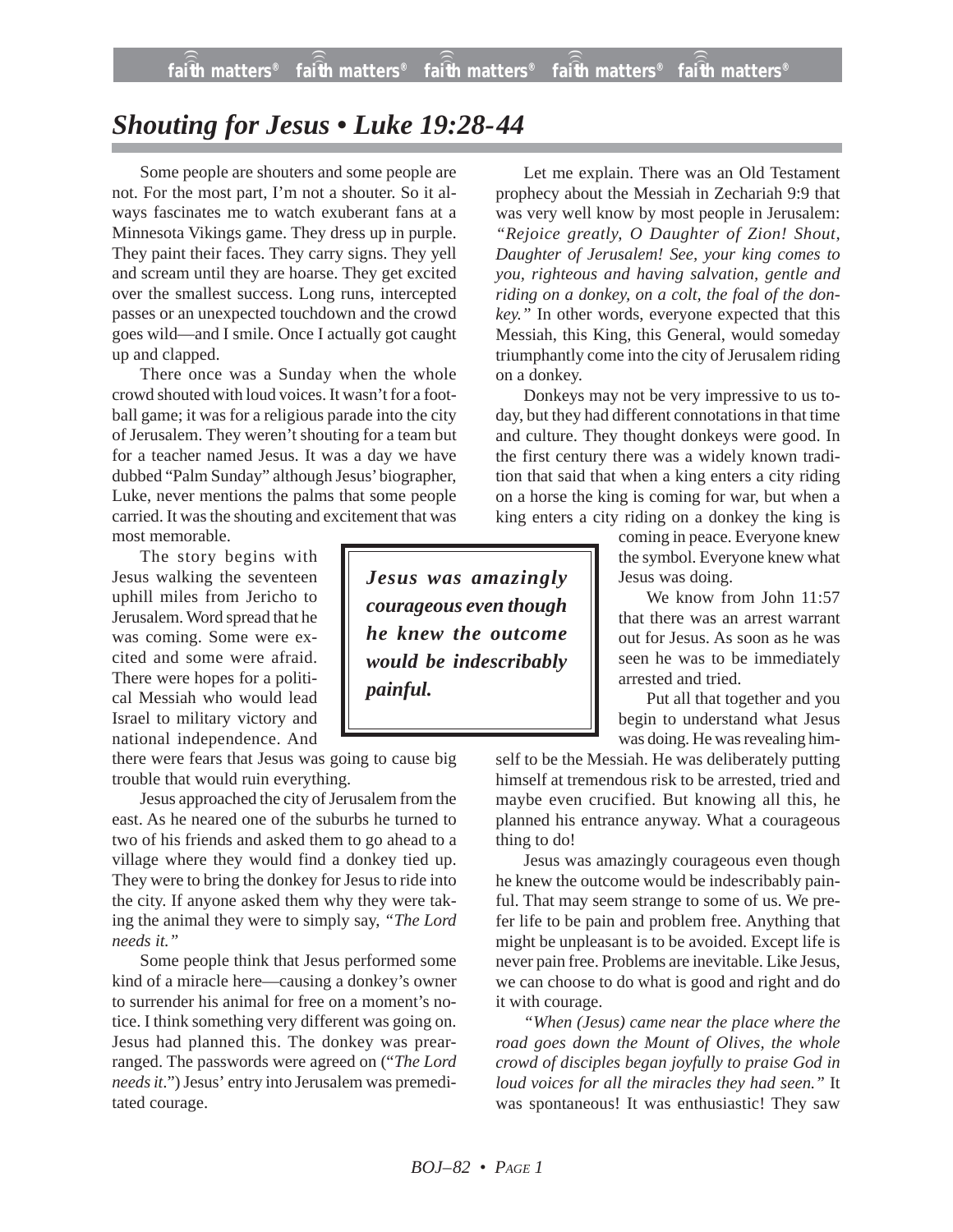Jesus coming and they began shouting and screaming and quoting the Bible.

Have you ever gotten so excited about Jesus that you kind of lost control? I have. I can remember experiencing a quiet time at Wooddale church during a communion service. The communion trays were being distributed. I was praying, thinking, worshiping—caught up with God. I lost track of time and place. It was as if no one else was there. When all were served I was supposed to stand up and invite everyone to eat and drink together but I didn't move. Another pastor had to come over and touch me and speak to me and bring me back from this spiritual encounter with Jesus Christ.

I remember some very loud times. The music was passionate and emotional. The instruments and the voices of Christians singing pulled me into another spiritual experience. It is a feeling I cannot describe—almost a little outside of myself. In some ways alone with God and in other ways totally connected with others in worship. Loud and enthusiastic and feeling a "oneness" with other believers, praising Jesus Christ.

Sometimes I watch other people as they worship. Their heads are down and you sense an aura to them and their worship of God, their connection to him. There are other people whose heads are uplifted—and sometimes their hands—and there's a joy and a body language that lets you just know they're with God in worship and oblivious to the people around them. Let me tell you that even if you're not a shouter, Jesus Christ makes you shout on the inside, and sometimes that shouting on the inside sort of leaks out!

> *"Blessed is the king who comes in the name of the Lord!*

> *Peace in heaven and glory in the highest!"*

Try to picture the scene. God is watching. Jesus is courageously entering Jerusalem. Old Testament prophesy is coming true. Disciples are shouting, worshiping, praising and quoting the Bible. Then . . . "*Some of the Pharisees in the crowd said to Jesus, 'Teacher, rebuke your disciples!*' " This wasn't their kind of worship. This wasn't the way they liked religion to work. They wanted to shut up the exuberant noisy lovers of Jesus.

This piece of the story saddens my heart—sadness not just because of what happened then but what also happens now. "Worship wars" divide many North American churches. Some say you must worship God with an historic liturgy while others say that is dead and unspiritual. Some say music must be traditional hymns while others say it is better to sing the words of the Bible. Some say you must be dressed up to honor God and others say such formality does not please God. Some say contemporary music touches the soul and connects with God while others say it is too loud and it is not worshipful. Some clap because it is biblical and others refuse to clap because it is too worldly. It is almost like some of the Pharisees are still here!

I have worshiped God in the majesty of Westminster Abbey in London and my soul has been stirred. I have worshiped God to the beat of African drums in a sugar cane plantation in a Kenyan church meeting under the shade of palm leaves. I have worshiped God in the old liturgy of the impressive and wonderful words of the Anglican Book of Common Prayer. And I have worshiped God in the clapping and shouting of Pentecostal revival meetings. I have worshiped God with old-fashioned southern gospel music and with new-fashioned contemporary praise music. What matters most is not the style but the worship of God in spirit and in truth.

Let us look carefully to the words of Jesus Christ before we criticize and condemn the worship coming from fellow Christians. Jesus says, *"I tell you, if they keep quiet, the stones will cry out."* The worship of Jesus cannot be contained. If we will not do it with our lips then God will make the inanimate stones cry out in worship and praise of Jesus Christ.

I invite you to love the Lord your God with all your heart, soul, mind and spirit - - - and to worship him in ways that will make you want to shout praises to Jesus Christ the Lord!

This historic day had more than one unexpected twist to it. Sometimes that happens. What is supposed to be the happiest day of your life is not exempt from unpleasant surprises. Plans just never turn out as perfectly as we anticipated them. And so it was with the criticism and the rebuke of Jesus that came from the Pharisees.

But there was another twist to that amazing day. Jesus was seized with sadness. As he came around the bend in the road he suddenly saw Jerusalem. It was then and is now a magnificent sight. He saw houses built from stone. He saw the Jewish Temple